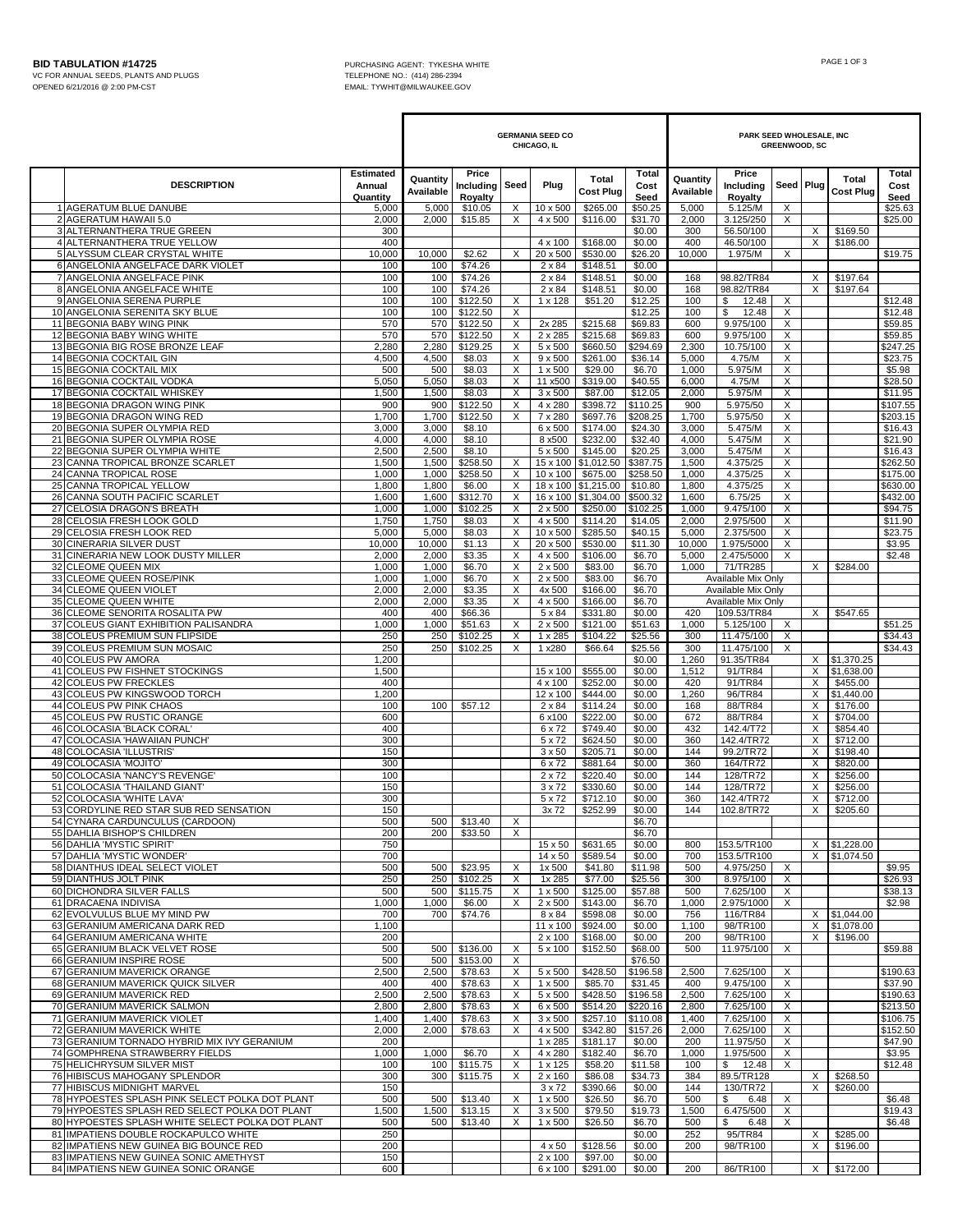I

H

|                                                                              |                                        | <b>GERMANIA SEED CO</b><br>CHICAGO, IL |                               |                              |                                  |                      |                       | PARK SEED WHOLESALE, INC<br><b>GREENWOOD, SC</b> |                               |           |               |                           |                       |
|------------------------------------------------------------------------------|----------------------------------------|----------------------------------------|-------------------------------|------------------------------|----------------------------------|----------------------|-----------------------|--------------------------------------------------|-------------------------------|-----------|---------------|---------------------------|-----------------------|
| <b>DESCRIPTION</b>                                                           | <b>Estimated</b><br>Annual<br>Quantity | Quantity<br>Available                  | Price<br>Including<br>Royalty | Seed                         | Plug                             | Total<br>Cost Plug   | Total<br>Cost<br>Seed | Quantity<br>Available                            | Price<br>Including<br>Royalty | Seed Plug |               | Total<br><b>Cost Plug</b> | Total<br>Cost<br>Seed |
| 1 AGERATUM BLUE DANUBE<br>85 IMPATIENS NEW GUINEA SONIC WHITE                | 5,000<br>400                           | 5,000                                  | \$10.05                       | X                            | 10 x 500<br>4 x 100              | \$265.00<br>\$194.00 | \$50.25<br>\$0.00     | 5,000<br>600                                     | 5.125/M<br>86/TR100           | X         | X             | \$516.00                  | \$25.63               |
| 86 IMPATIENS SUPER ELFIN BLUE PEARL                                          | 1,000                                  | 1,000                                  | \$12.20                       | Х                            | $2 \times 500$                   | \$53.00              | \$12.20               | 400                                              | 86/TR100                      |           | X             | \$344.00                  |                       |
| 87 IMPATIENS SUPER ELFIN MELON XP                                            | 1,000<br>1,000                         | 1,000<br>1,000                         | \$12.20<br>\$12.20            | X<br>X                       | $2 \times 500$<br>2 x 500        | \$53.00              | \$12.20               | 1000                                             | 7.975/500                     | X         |               |                           | \$15.95               |
| 88 IMPATIENS SUPER ELFIN PINK XP<br>89 IMPATIENS SUPER ELFIN RED XP          | 1,500                                  | 1,500                                  | \$12.20                       | X                            | $3 \times 500$                   | \$53.00<br>\$79.50   | \$12.20<br>\$18.30    | 1,000                                            | 7.975/500                     | X         |               |                           | \$15.95               |
| 90 IMPATIENS SUPER ELFIN ROSE XP                                             | 500                                    | 500                                    | \$13.40                       | X                            | 1 x 500                          | \$26.50              | \$6.70                | 1500                                             | 7.975/500                     | X         |               |                           | \$23.93               |
| 91 IMPATIENS SUPER ELFIN RUBY<br>92 IMPATIENS SUPER ELFIN STARBURST MIX      | 500<br>4,000                           | 500<br>4,000                           | \$13.40<br>\$13.40            | X<br>$\overline{\mathsf{x}}$ | 1 x 500                          | \$26.50              | \$6.70<br>\$53.60     | 500                                              | 7.98<br>\$                    |           |               |                           | \$7.98                |
| 93 IMPATIENS SUPER ELFIN VIOLET                                              | 1,500                                  | 1,500                                  | \$12.20                       | X                            | 3 x 500                          | \$79.50              | \$18.30               |                                                  |                               |           |               |                           |                       |
| 94 IMPATIENS SUPER ELFIN WHITE                                               | 1,500                                  | 1,500                                  | \$12.20                       | X                            | 3 x 500                          | \$79.50              | \$18.30               | 1,500                                            | 7.975/500                     | X         |               |                           | \$23.93               |
| 95 IMPATIENS TEMPO BUTTERFLY MIX<br>96 IPOMOEA BLACKIE                       | 500<br>600                             |                                        |                               |                              | $9 \times 70$                    | \$270.00             | \$0.00<br>\$0.00      | 1500<br>500                                      | 7.975/500<br>S.<br>7.98       | X<br>X    |               |                           | \$23.93<br>\$7.98     |
| 97 IPOMOEA MARGUERITE                                                        | 600                                    |                                        |                               |                              | $9 \times 70$                    | \$270.00             | \$0.00                | 600                                              | 69.00/TR100                   |           | X             | \$414.00                  |                       |
| 98 IPOMOEA SWEET CAROLINE SWEETHEART PURPLE<br>99 IRESINE PURPLE LADY        | 250<br>500                             | 500                                    | \$115.75                      | X                            | 4 x 125                          | \$214.24             | \$0.00<br>\$57.88     | 600<br>252                                       | 69.00/TR84<br>103/TR84        |           | Χ<br>Χ        | \$414.00<br>\$309.00      |                       |
| 100 LOBELIA RIVIERA MARINE BLUE                                              | 2,000                                  | 2,000                                  | \$3.35                        | X                            | 4 x 500                          | \$102.80             | \$6.70                | 500                                              | 9.975/100                     | X         |               |                           | \$48.88               |
| LOBELIA RIVIERA WHITE<br>101                                                 | 500                                    | 500                                    | \$13.40                       | X                            | 1 x 500                          | \$25.70              | \$6.70                | 2000                                             | 72/TR505                      |           | X             | \$288.00                  |                       |
| 102<br>MARIGOLD ALUMIA VANILLA CREAM<br>103 MARIGOLD BONANZA ORANGE          | 500<br>5,000                           | 500<br>5,000                           | \$65.13<br>\$8.03             | X<br>X                       | 10 x 500                         | \$265.00             | \$32.57<br>\$40.15    | 505<br>500                                       | 72/TR505<br>\$<br>2.98        | X         | X             | \$72.00                   | \$2.98                |
| 104 MARIGOLD BONANZA YELLOW                                                  | 4,000                                  | 4,000                                  | \$8.03                        | X                            | 4 x 500                          | \$106.00             | \$32.12               | 5000                                             | 2.75/500                      | X         |               |                           | \$27.50               |
| 105<br>MARIGOLD INCA ORANGE<br>106 MARIGOLD INCA YELLOW                      | 5,000<br>5,000                         | 5,000<br>5,000                         | \$29.35<br>\$29.35            | X<br>X                       | 10 x 500<br>10 x 500             | \$365.00<br>\$365.00 | \$146.75<br>\$146.75  | 4000<br>5000                                     | 2.75/500<br>5.625/250         | X<br>X    |               |                           | \$22.00<br>\$112.50   |
| 107 MARIGOLD JANIE BRIGHT YELLOW                                             | 4,000                                  | 4,000                                  | \$6.00                        | X                            | 8 x 500                          | \$212.00             | \$24.00               | 5000                                             | 5.625/250                     | X         |               |                           | \$112.50              |
| 108 MARIGOLD JANIE FLAME                                                     | 7,000                                  | 7,000                                  | \$6.00                        | X                            | 14 x 500                         | \$371.00             | \$42.00               | 4000                                             | 2.375/500                     | X         |               |                           | \$19.00               |
| 109 MARIGOLD JANIE TANGERINE<br>110 MARIGOLD SAFARI MIX                      | 5,000<br>500                           | 5,000<br>500                           | \$6.00<br>\$13.40             | X<br>X                       | 10 x 500<br>$1 \times 500$       | \$26.50              | \$30.00<br>\$6.70     | 7000<br>5000                                     | 2.375/500<br>2.375/500        | X<br>X    |               |                           | \$33.25<br>\$23.75    |
| 111 MARIGOLD SAFARI YELLOW FIRE                                              | 2,000                                  | 2,000                                  | \$5.32                        | X                            | 4 x 500                          | \$106.00             | \$10.64               | 500                                              | \$<br>2.98                    | Χ         |               |                           | \$2.98                |
| 112 NICOTINA PERFUME DEEP PURPLE<br>113 NICOTINA PERFUME RED                 | 1,500                                  | 1,500<br>500                           | \$8.03<br>\$8.03              | X<br>X                       | $3 \times 500$                   | \$87.00              | \$12.05<br>\$4.02     | 2000                                             | 1.975/500                     | X         |               |                           | \$7.90                |
| 114 ORNAMENTAL CABBAGE COLOR-UP MIX                                          | 500<br>750                             |                                        |                               |                              | 6 x 125                          | \$226.74             | \$0.00                | 1500<br>500                                      | 3.975/500<br>\$<br>3.98       | X<br>X    |               |                           | \$11.93<br>\$3.98     |
| 115 ORNAMENTAL KALE LACINATO                                                 | 1,000                                  | 1,000                                  | \$6.70                        | X                            | 4 x 285                          | \$87.88              | \$6.70                | 750                                              | 4.475/250                     | X         |               |                           | \$13.43               |
| 116 ORNAMENTAL KALE GLAMOUR RED<br>117<br>ORNAMENTAL KALE NAGOYA HYBRIDS MIX | 800<br>1,000                           | 800<br>1,000                           | \$109.00<br>\$13.15           | X<br>X                       | $2 \times 500$<br>$2 \times 500$ | \$121.00<br>\$53.00  | \$87.20<br>\$13.15    | 1000<br>800                                      | .975/500<br>7.975/100         | X<br>X    |               |                           | \$1.95<br>\$63.80     |
| 118 ORNAMENTAL KALE PEACOCK RED                                              | 1,000                                  | 1,000                                  | \$21.25                       | X                            | $2 \times 500$                   | \$72.80              | \$21.25               | 1000                                             | 9.475/500                     | X         |               |                           | \$18.95               |
| 119 ORNAMENTAL KALE PEACOCK WHITE                                            | 500                                    | 500                                    | \$21.25                       | X                            | 1 x 500                          | \$36.40              | \$10.63               | 500                                              | \$<br>9.48                    | X         |               |                           | \$9.48                |
| 120 ORNAMENTAL KALE REDBOR<br>ORNAMENTAL PEPPER BLACK PEARL<br>121           | 250<br>950                             | 250<br>950                             | \$31.38<br>\$115.75           | X                            | 1 x 275<br>4 x 280               | \$31.41<br>\$238.56  | \$7.85<br>\$109.96    | 250<br>1000                                      | \$<br>5.48<br>9.975/100       | X<br>X    |               |                           | \$5.48<br>\$99.75     |
| ORNAMENTAL PEPPER CHILLY CHILI<br>122                                        | 1,200                                  | 1,200                                  | \$75.25                       | X                            | 4 x 280                          | \$228.20             | \$90.30               | 1200                                             | 6.375/100                     | X         |               |                           | \$76.50               |
| 123 OSTEOSPERMUM SYMPHONY LEMON<br>124 OSTEOSPERMUM SYMPHONY ORANGE          | 500<br>500                             |                                        |                               |                              |                                  |                      | \$0.00<br>\$0.00      | 504<br>504                                       | 97.00/TR84<br>97.00/TR84      |           | X<br>X        | \$582.00<br>\$582.00      |                       |
| 125 PAPYRUS KING TUT                                                         | 250                                    |                                        | \$55.37                       |                              | $5 \times 50$                    | \$276.85             | \$0.00                | 252                                              | 108/TR50                      |           | Χ             | \$324.00                  |                       |
| 126 PANSY INSPIRE DEEP ORANGE                                                | 2,000                                  | 2,000                                  | \$20.25                       | X                            | 4 x 500                          | \$232.80             | \$40.50               | 2000                                             | 7.975/250                     | X         |               |                           | \$63.80               |
| 127 PANSY INSPIRE LEMON BLOTCH<br>128 PANSY INSPIRE TRUE BLUE                | 2,000<br>2,000                         | 2,000<br>2,000                         | \$20.25<br>\$20.25            | X<br>X                       | 4 x 500<br>4 x 500               | \$154.20<br>\$154.20 | \$40.50<br>\$40.50    | 2000<br>2000                                     | 7.975/250<br>7.975/250        | X<br>X    |               |                           | \$63.80<br>\$63.80    |
| 129 PENNISETUM JADE PRINCESS                                                 | 500                                    | 500                                    | \$191.00                      | X                            | 5 x 100                          | \$242.50             | \$95.50               | 512                                              | 92.8/TR128                    |           | X             | \$371.20                  |                       |
| 130 PENNISETUM JESTER<br>131 PENNISETUM PURPLE BARON                         | 500<br>250                             | 500<br>250                             | \$129.25<br>\$191.00          | X<br>X                       | 5 x 500<br>4 x 72                | \$152.50<br>\$379.08 | \$64.63<br>\$47.75    | 500<br>256                                       | 10.75/100<br>92.8/TR128       | Х         | X             | \$185.60                  | \$53.75               |
| 132 PENNISETUM PURPLE MAJESTY (Millet)                                       | 550                                    | 550                                    | \$191.00                      |                              | 6 x 100                          | \$225.00             | \$105.05              | 600                                              | 10.75/100                     | X         |               |                           | \$64.50               |
| 133 PENNISETUM SETACEUM RUBRUM FIREWORKS                                     | 750                                    |                                        |                               |                              | 5 x 162                          | \$778.85             | \$0.00                | 750                                              | 110/TR50                      |           |               | X \$1,650.00              |                       |
| 134 PENTAS KALEIDOSCOPE DEEP RED<br>135 PENTAS KALEIDOSCOPE PINK             | 100<br>50                              | 100<br>50                              | \$71.88<br>\$134.00           | X<br>X                       | 1 x 128<br>1 x 128               | \$37.30<br>\$37.30   | \$7.19<br>\$6.70      | 100<br>100                                       | \$<br>6.98<br>\$<br>6.98      | Х<br>X    |               |                           | \$6.98<br>\$6.98      |
| 136 PENTAS GRAFFITI LAVENDER                                                 | 250                                    | 250                                    | \$134.00                      | X                            | 1 x285                           | \$55.35              | \$33.50               |                                                  |                               |           |               |                           |                       |
| 137 PETUNIA 'AFRICAN SUNSET'<br>138 PETUNIA ALADDIN NAUTICAL MIX             | 2,000<br>4,000                         | 2,000<br>4,000                         | \$115.75<br>\$6.05            | X<br>Х                       | 4 x 500                          | \$398.00             | \$231.50<br>\$24.20   | 2000<br>4000                                     | 8.75/100<br>2.75/500          | Χ<br>X    |               |                           | \$175.00<br>\$22.00   |
| 139 PETUNIA DREAMS BURGUNDY                                                  | 3,000                                  | 3,000                                  | \$8.03                        | X                            | 6 x 500                          | \$154.20             | \$24.09               | 3000                                             | 2.75/500                      | X         |               |                           | \$16.50               |
| 140 PETUNIA DREAMS MIDNIGHT<br>141 PETUNIA DREAMS NEON ROSE                  | 5,000<br>5,000                         | 5,000<br>5,000                         | \$6.00<br>\$6.00              | X<br>X                       | 10 x 500<br>10 x 500             | \$257.00<br>\$257.00 | \$30.00<br>\$30.00    | 5000                                             | 2.75/500                      | Χ         |               |                           | \$27.50               |
| <b>142 PETUNIA DREAMS PINK</b>                                               | 2,250                                  | 2,250                                  | \$8.03                        | X                            | $5 \times 500$                   | \$128.50             | \$18.07               | 2500                                             | 2.75/500                      | X         |               |                           | \$13.75               |
| 143 PETUNIA DREAMS RED                                                       | 5,000                                  | 5,000                                  | \$8.03                        | X                            | 10 x 500                         | \$257.00             | \$40.15               | 5000                                             | 2.75/500                      | $\times$  |               |                           | \$27.50               |
| 144 PETUNIA DREAMS SKY BLUE<br>145 PETUNIA DREAMS WHITE                      | 5,500<br>5,500                         | 5,500<br>5,500                         | \$8.03<br>\$6.00              | X<br>X                       | 11 x 500<br>11 x 500             | \$282.70<br>\$282.70 | \$44.17<br>\$33.00    | 5500<br>5500                                     | 2.75/500<br>2.75/500          | Х<br>Х    |               |                           | \$30.25<br>\$30.25    |
| 146 PETUNIA EASY WAVE BERRY VELOUR                                           | 500                                    | 500                                    | \$129.25                      | X                            | $1 \times 500$                   | \$124.25             | \$64.63               | 500                                              | 9.975/100                     | Χ         |               |                           | \$49.88               |
| 147 PETUNIA EASY WAVE BLUE<br>148 PETUNIA EASY WAVE BURGUNDY VELOUR          | 1,200<br>1,200                         | 1,200<br>1,200                         | \$129.25<br>\$129.25          | X<br>X                       | 3 x 500<br>$3 \times 500$        | \$372.75<br>\$372.75 | \$155.10<br>\$155.10  | 1200<br>1200                                     | 9.975/100<br>9.975/100        | X<br>Χ    |               |                           | \$119.70<br>\$119.70  |
| 149 PETUNIA EASY WAVE CORAL REEF                                             | 1,000                                  | 1,000                                  | \$129.25                      | X                            | $2 \times 500$                   | \$248.50             | \$129.25              | 1000                                             | 9.975/100                     | Х         |               |                           | \$99.75               |
| 150 PETUNIA EASY WAVE RED VELOUR                                             | 1,400                                  | 1,400                                  | \$129.25                      | X                            | 3 xx 500                         | \$372.75             | \$180.95              | 1400                                             | 9.975/100                     | X         |               |                           | \$139.65              |
| 151 PETUNIA EASY WAVE SILVER<br>152 PETUNIA EASY WAVE VIOLET                 | 1,000<br>1,000                         | 1,000<br>1,000                         | \$129.25<br>\$129.25          | X<br>X                       | 4 x 280<br>$2 \times 500$        | \$266.56<br>\$248.50 | \$129.25<br>\$129.25  | 1000<br>1000                                     | 9.975/100<br>9.975/100        | X<br>X    |               |                           | \$99.75<br>\$99.75    |
| 153 PETUNIA EASY WAVE WHITE IMPROVED                                         | 1,400                                  | 1,400                                  | \$129.25                      | X                            | $3 \times 500$                   | \$372.75             | \$180.95              | 1400                                             | 9.975/100                     | X         |               |                           | \$139.65              |
| 154 PETUNIA EASY WAVE YELLOW<br>155 PETUNIA FUSEABLES, BLUEBERRY LIME JAM    | 500<br>100                             | 500<br>100                             | \$129.25<br>\$129.25          | X<br>X                       | $1 \times 500$<br>1 x 125        | \$124.25<br>\$54.52  | \$64.63<br>\$12.93    | 500<br>100                                       | 9.975/100<br>\$<br>13.48      | X<br>X    |               |                           | \$49.88<br>\$13.48    |
| 156 PETUNIA FUSEABLES, COTTON CANDY                                          | 100                                    | 100                                    | \$258.50                      | X                            |                                  |                      | \$25.85               |                                                  |                               |           |               |                           |                       |
| 157 PETUNIA FUSEABLES, HEALING WATERS                                        | 100                                    | 100                                    | \$258.50                      | X                            | $2 \times 51$                    | \$73.58              | \$25.85               | 100                                              | \$<br>13.48                   | Х         |               |                           | \$13.48               |
| 158 PETUNIA FUSEABLES, SILK N' SATIN<br>159 PETUNIA MERLIN BLUE MORN         | 100<br>1,250                           | 100<br>1,250                           | \$258.50<br>\$12.08           | X<br>X                       | $2 \times 51$<br>$3 \times 500$  | \$36.79<br>\$82.50   | \$25.85<br>\$15.10    |                                                  |                               |           |               |                           |                       |
| 160 PETUNIA PRISM SUNSHINE YELLOW                                            | 2,000                                  | 2,000                                  | \$10.05                       | X                            | 4 x 500                          | \$106.00             | \$20.10               |                                                  |                               |           |               |                           |                       |
| 161 PETUNIA SUGAR DADDY<br>162 PETUNIA SUPERTUNIA BLACK CHERRY               | 750<br>400                             | 750                                    | \$8.93<br>\$74.76             | X                            | $2 \times 500$                   | \$51.40              | \$6.70                | 1000<br>420                                      | 3.475/500<br>103/TR84         | $\times$  |               | \$412.00                  | \$6.95                |
| 163 PETUNIA SUPERTUNIA FUSCHIA                                               | 200                                    |                                        | \$74.76                       |                              | 5 x 84<br>3 x 84                 | \$373.80<br>\$224.28 | \$0.00<br>\$0.00      | 252                                              | 104/TR84                      |           | X<br>$\times$ | \$312.00                  |                       |
| 164 PETUNIA SUPERTUNIA RED                                                   | 100                                    |                                        | \$74.76                       |                              | $2 \times 84$                    | \$149.52             | \$0.00                | 164                                              | 104/TR84                      |           | X             | \$208.00                  |                       |
| 165 PETUNIA SUPERTUNIA ROYAL MAGENTA<br>166 PETUNIA SUPERTUNIA ROYAL VELVET  | 350<br>400                             |                                        | \$74.76<br>\$74.76            |                              | 7 x 84<br>5 x 84                 | \$523.32<br>\$373.80 | \$0.00<br>\$0.00      | 420<br>420                                       | 104/TR84<br>104/TR84          |           | X<br>X        | \$520.00<br>\$520.00      |                       |
| 167 PETUNIA SUPERTUNIA SILVER BERRIES                                        | 100                                    |                                        | \$74.76                       |                              | 2 x 84                           | \$149.52             | \$0.00                | 164                                              | 104/TR84                      |           | X             | \$208.00                  |                       |